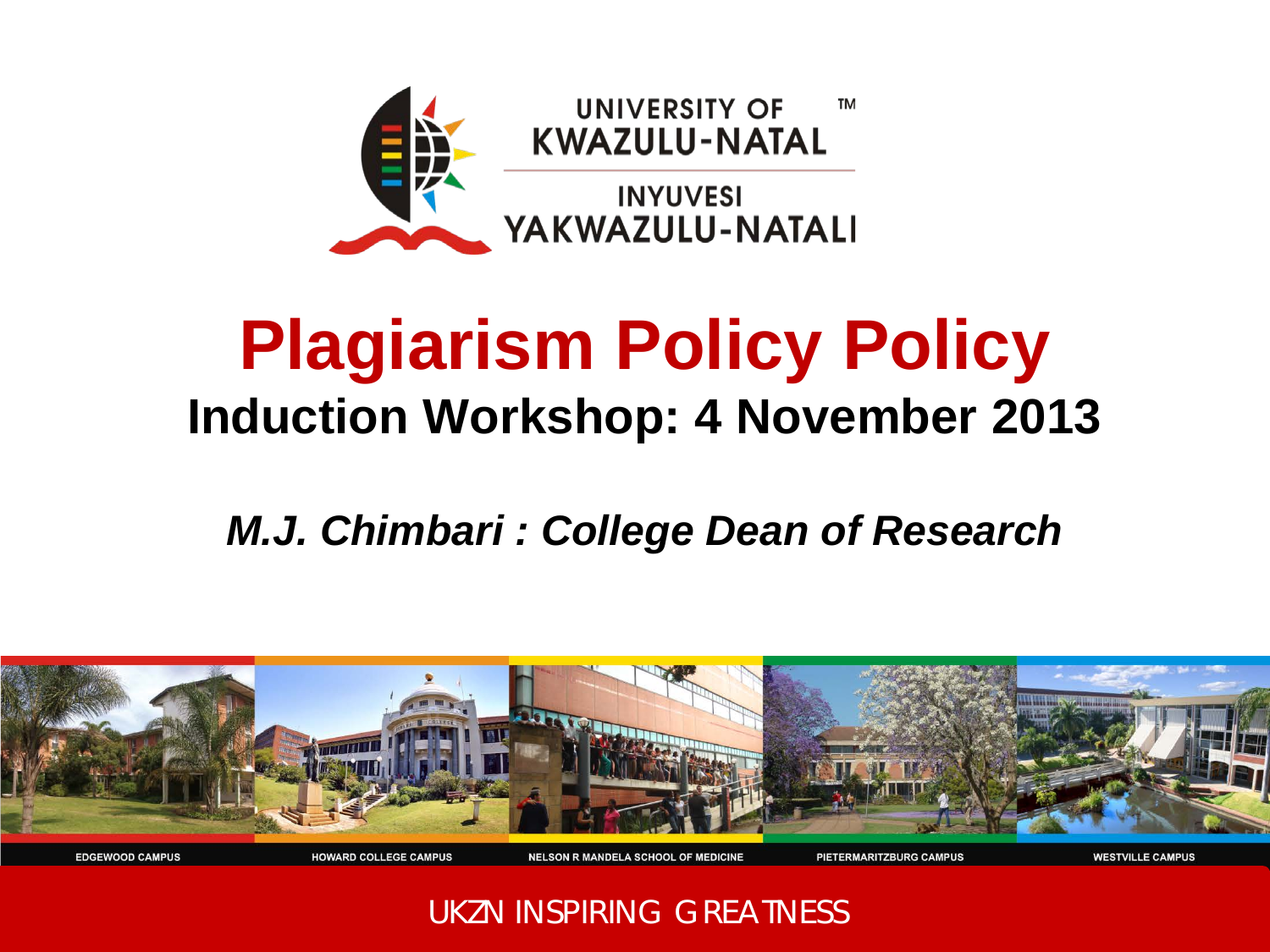# **Background**

- Council approval: 4 December 2009 and currently under revision
- Purpose
	- Employs a **development and education** approach to **deter** and **prevent** plagiarism.
	- It reinforces existing systems, policies, procedures, rules and regulations of UKZN aimed at detecting, reacting to and reducing the occurrence of plagiarism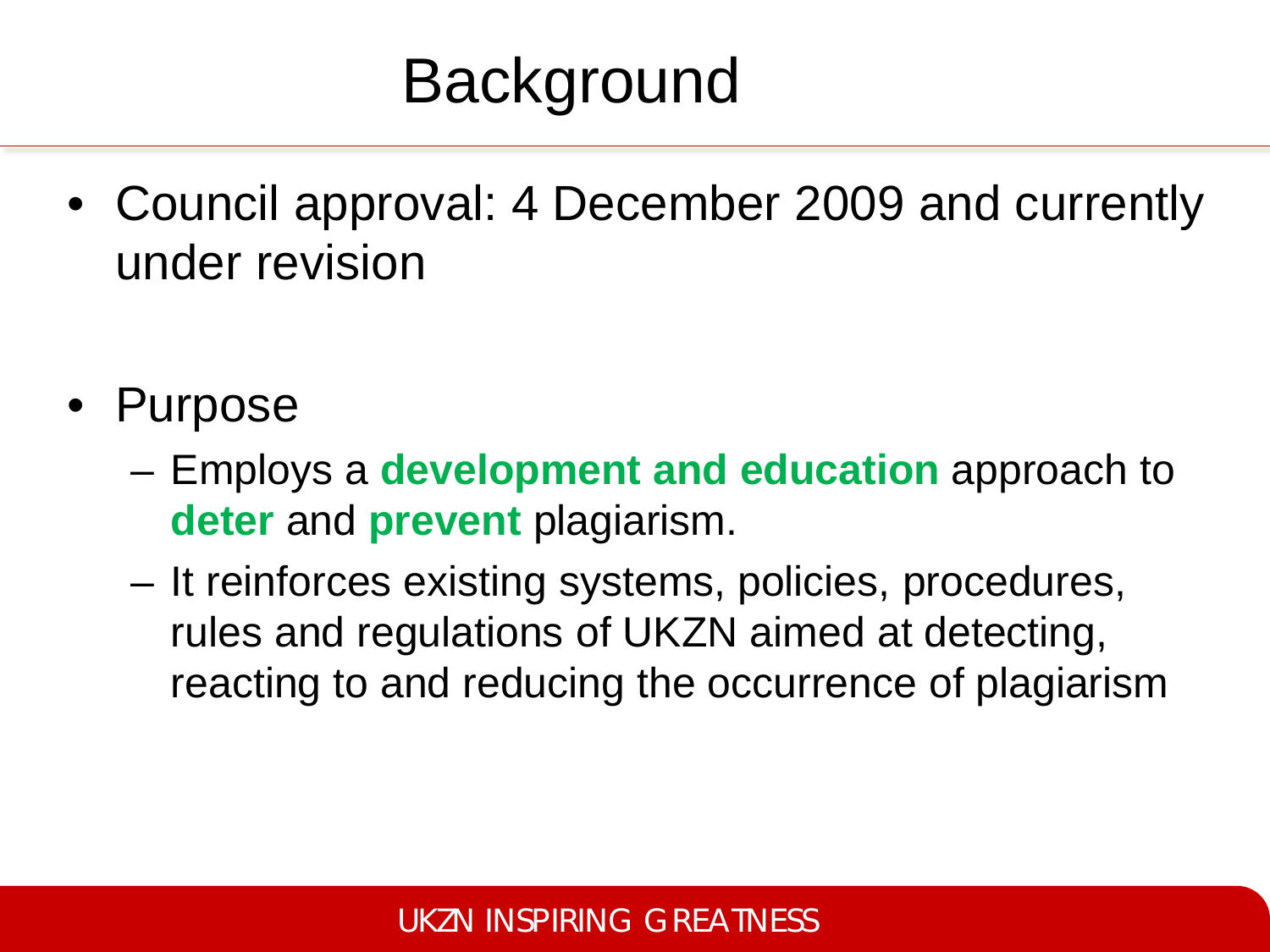## **Plagiarism is a component of Research Misconduct**

• Fabrication, falsification, or plagizesm in

•Making up data and recording them

**Where do Nullet** and report them in the set of the set of the set of the set of the set of the set of the set of the set of the set of the<br>The set of the set of the set of the set of the set of the set of the set of the set of the set of the set of <br> you draw the line for honest ?

aking up data  $\bigcap_{i=1}^{\infty}$  research materials,  $\bigcup_{i=1}^{\infty}$  another person *{Smith (Journal of the Royal Society of Medicine, Volume 99), quoting*  equipment **Executive Computation and the Science of Science and technology Policy Policy, Executive Office of the Science of the Science of the Policy Policy Policy of the Science of the Science of the Science of the Science of the** *President. Federal Policy on Research Misconduct:*  **without**  www.crc.de.access.gpo.gpo.gpo.gpo.gpo.gpo.gpo.gp/dbname=2000\_repress.gpmg.gpmg.gp<br>Appropriate integrate appropriate integrate appropriate **b example of** the contract of the contract of the contract of the contract of the contract of the contract of the contract of the contract of the contract of the contract of the contract of the contract of the contract •Manipulating processes omitting data

**Exaction of Constitution Propriation of another person's ideas, processes, results or words credit**

## "Honest Error" does not constitute research misconduct"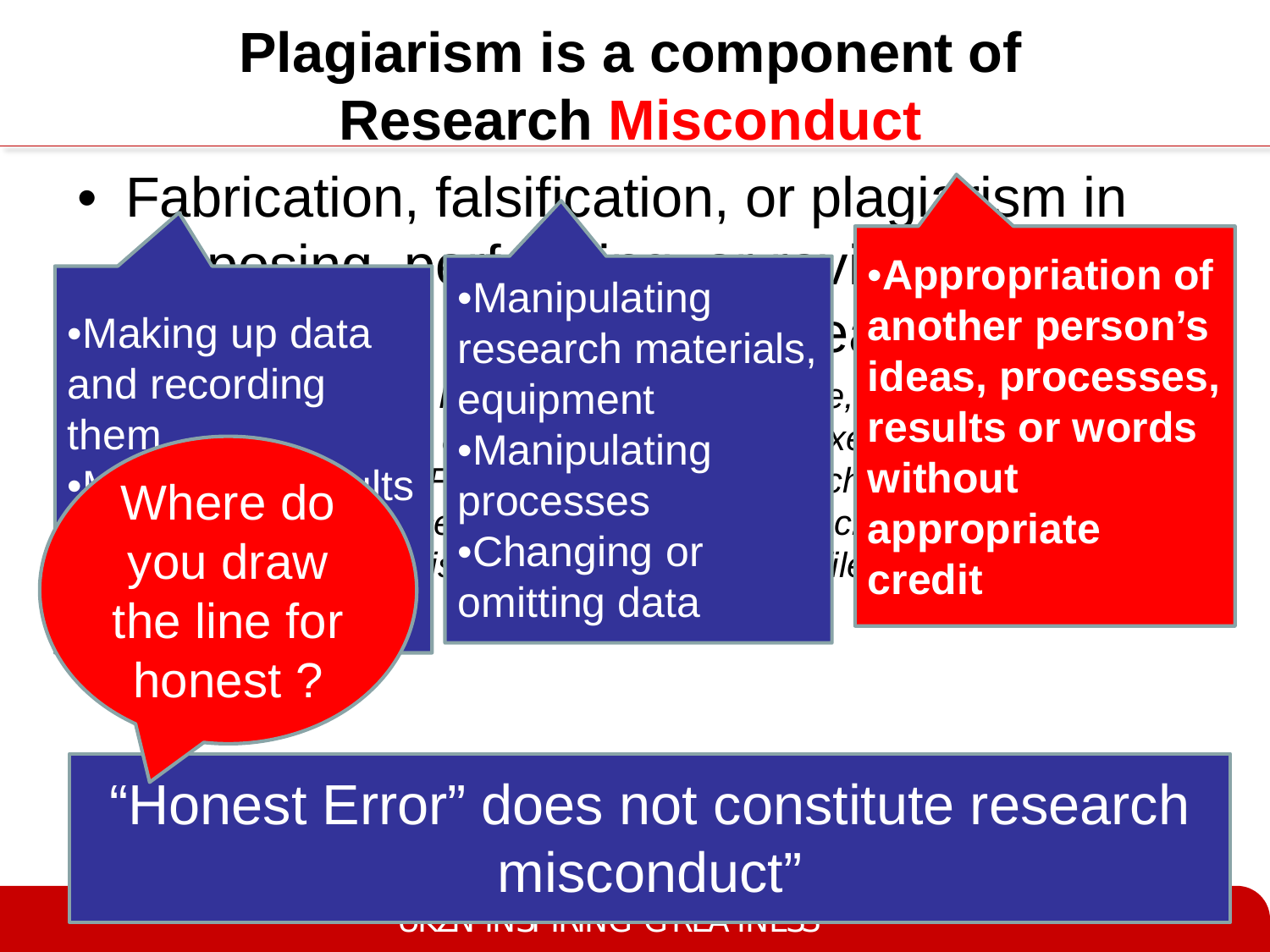# **Definitions**

- Plagiarism constitutes
	- Presenting **ideas** of another as if they are your own
	- Representing **words or works** of another as they were your own
	- **Utilisation of ideas, words** or work of another without appropriate acknowledgement
	- **Actions involving utilization** of printed text, electronic text, images, computer programs, sound, performance,etc without appropriate acknowledgement
	- Work utilised in the learning process or submitted for publication or assessment without **appropriate acknowledgement**
	- Any infringement of the need **to reflect group effort** or acknowledging previously published work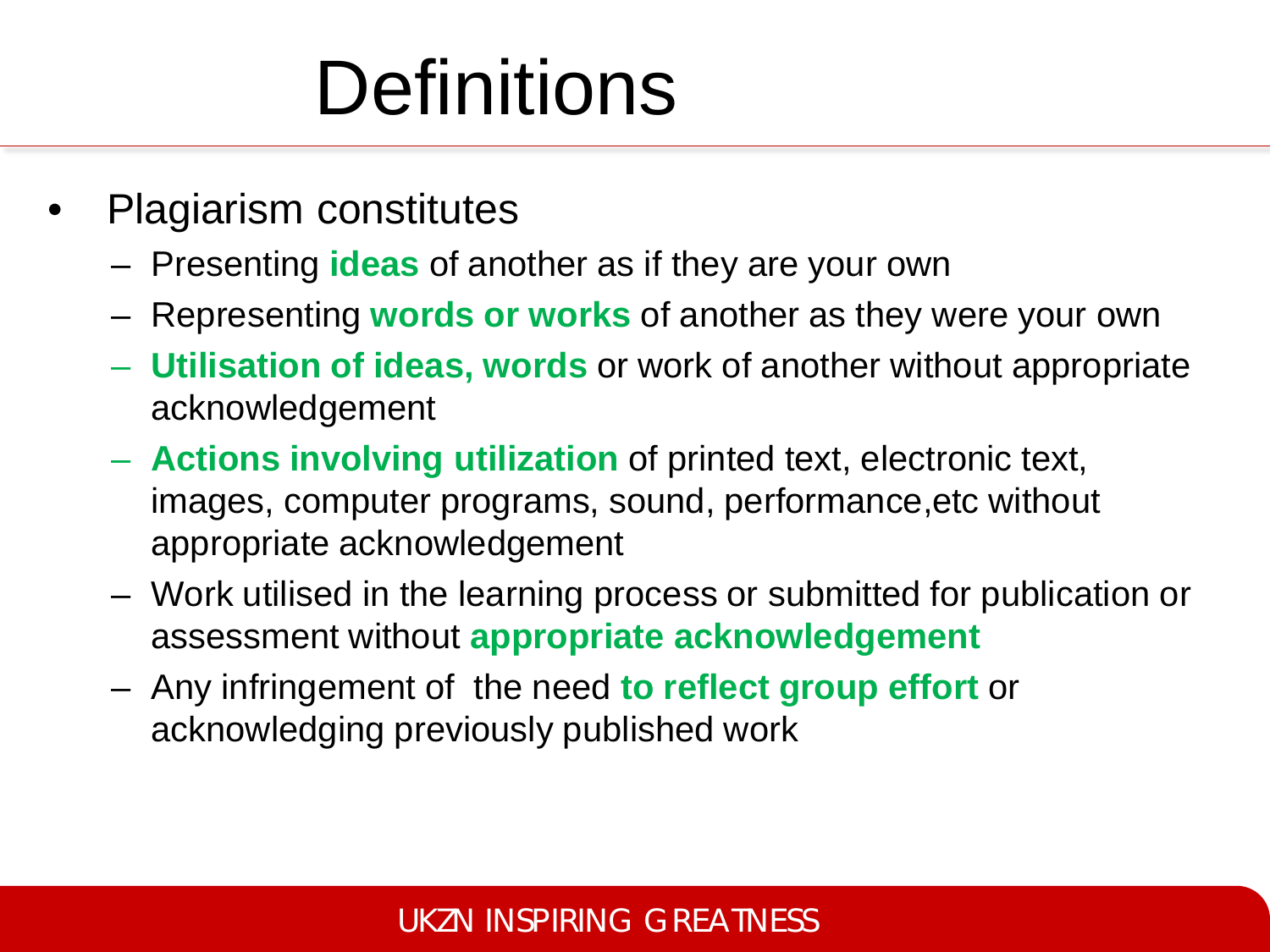# **Responsibilities**

- Prevention through education and awareness
	- All staff
	- Overall responsibility of academic managers
- Reporting
	- All staff and students must immediately report allegations to relevant academic managers or university authority
	- Anonymous reports may be made through the whistle blowers policy
	- Members of the public
- Action on allegations
	- academic manager for action or further referrals
	- Forensic investigators for detailed investigation
	- Any other relevant external authorities, e.g. professional bodies or South African Police Services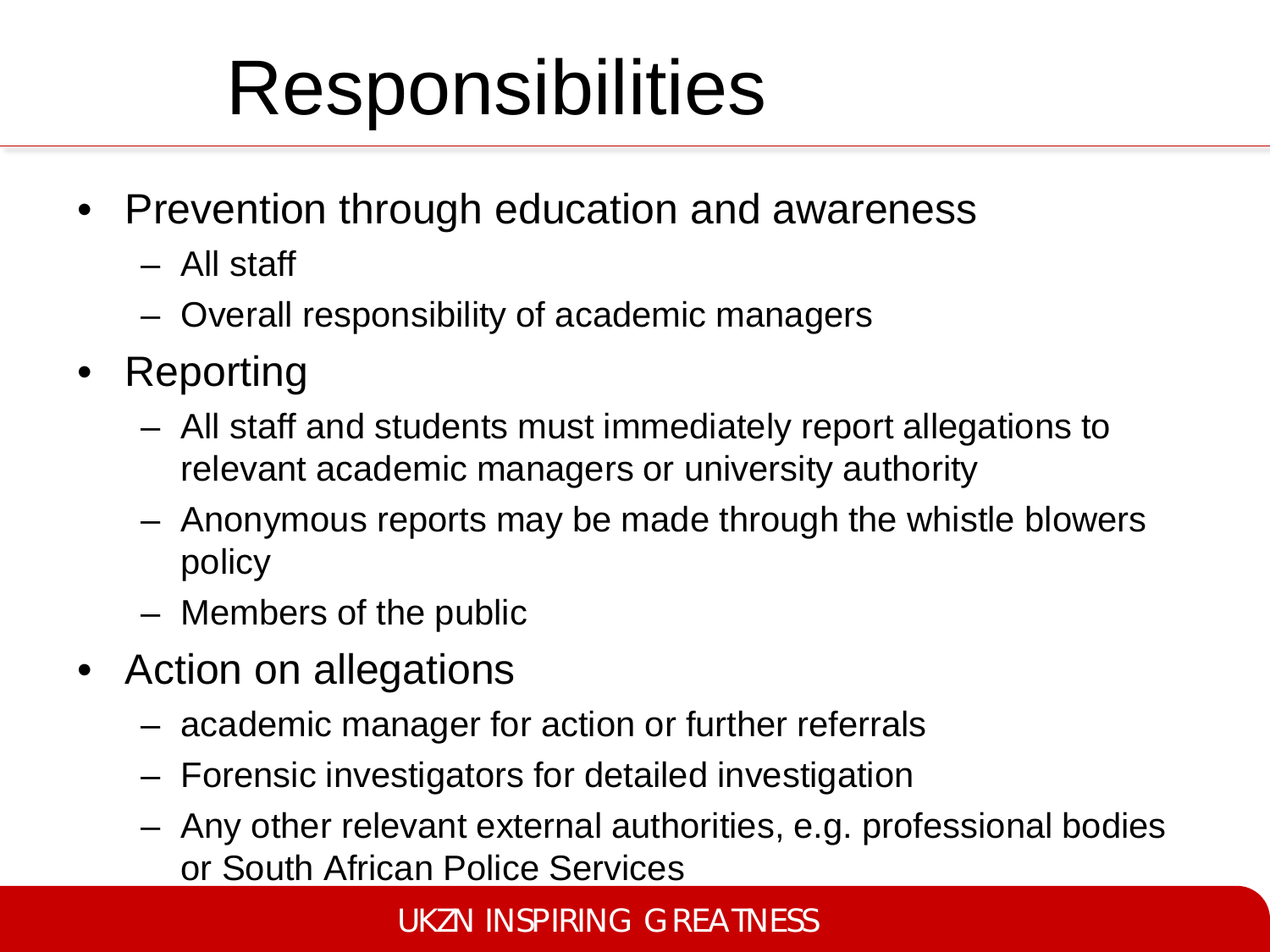## • Plagiarism Policy FLOW CHARTS RV.xlsx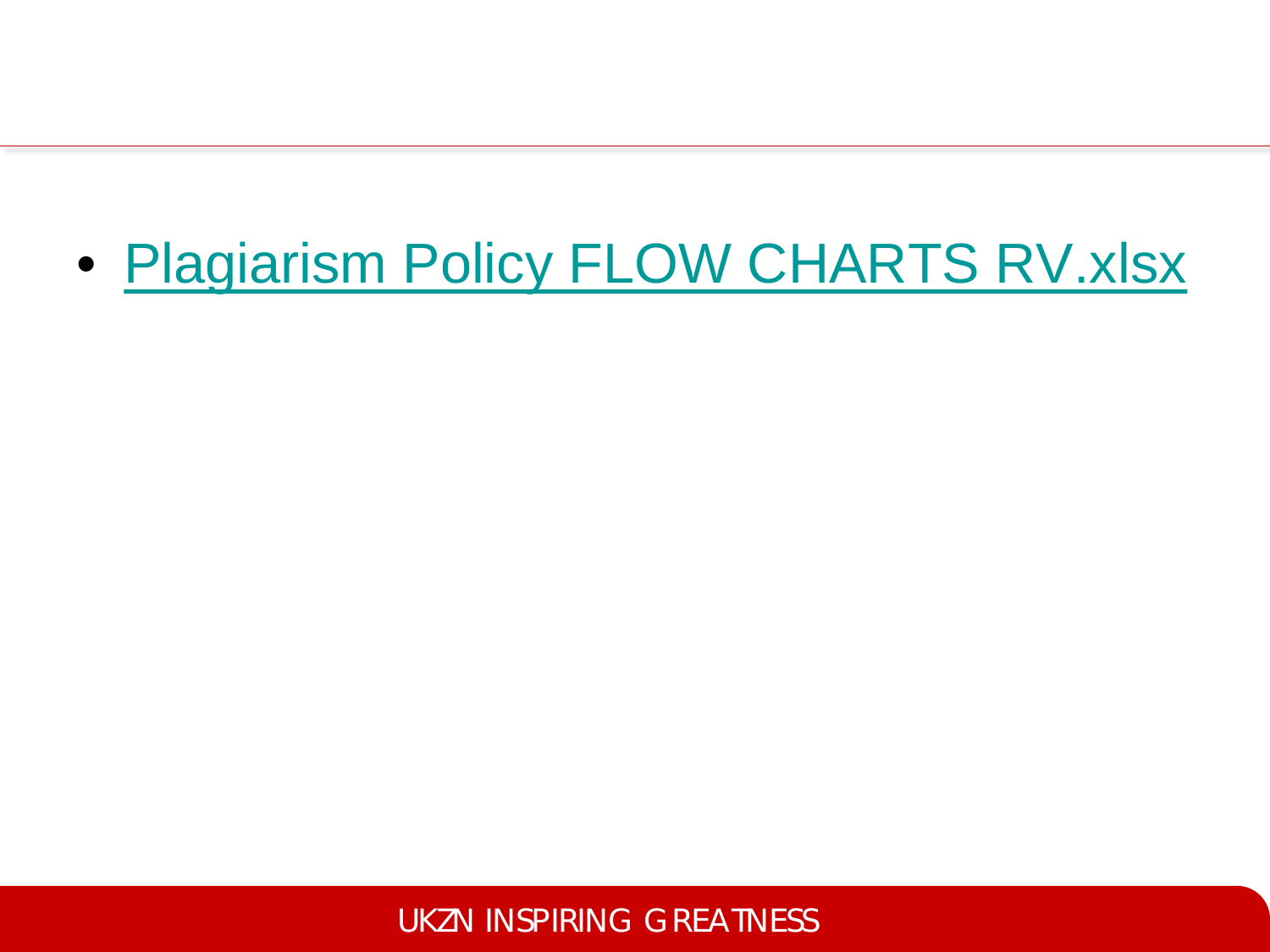**Processes for dealing with alleged plagiarism in a Masters dissertation or Doctoral thesis** Approved by Senate 5 November 2012

### **Masters dissertation**

- School Higher Degrees committee (SHDRC) in conjunction with the College Dean of Research (CDR) must manage issues of plagiarism
	- possible referral back for revision in minor cases
	- consequent failure of the degree under the general framework of the procedures relating to examination of masters and doctoral degrees.
- If the degree is failed recommendation comes from the **SHDRC to CAAB.**

### **Doctoral thesis**

• College Dean for Research should deals with the matter

– it is recommend that, in conjunction with the College DVC, a In all cases, the student must be given sufficient time the Carification to respond to the allegation of the model is the possible of the case of the case of the case of the case of the case of the case of the case of • **and clarification to respond to the allegation of plagiarism and be accorded a fair hearing.**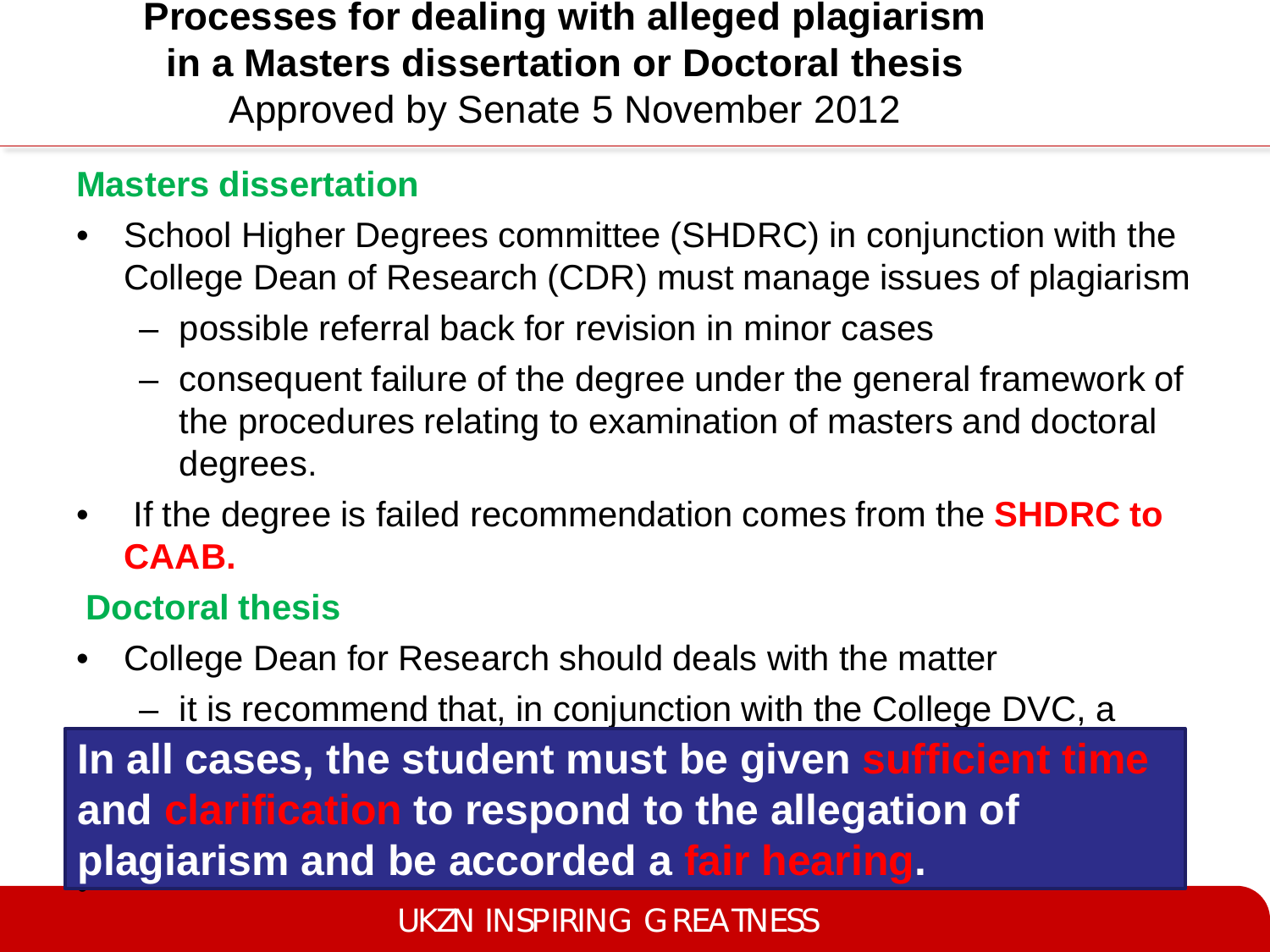# Indications of possible consequences<br>of plagiarism<br>• Details of offense captured sticklesse of plagiarism

- Details of offense captured in SMS database
- Counseling for first mines of the set
- In cases exceeding  $\mathcal{E}$ ,  $\mathcal{E}$  ingements, student is given opportunity to the work
	- $-$  Zero per  $\left(\sqrt{0}\right)$  awarded if work is not redon<sub>d</sub>
- Dische<sup>r H</sup>earing • Ze<sup>der</sup> Ahdrawal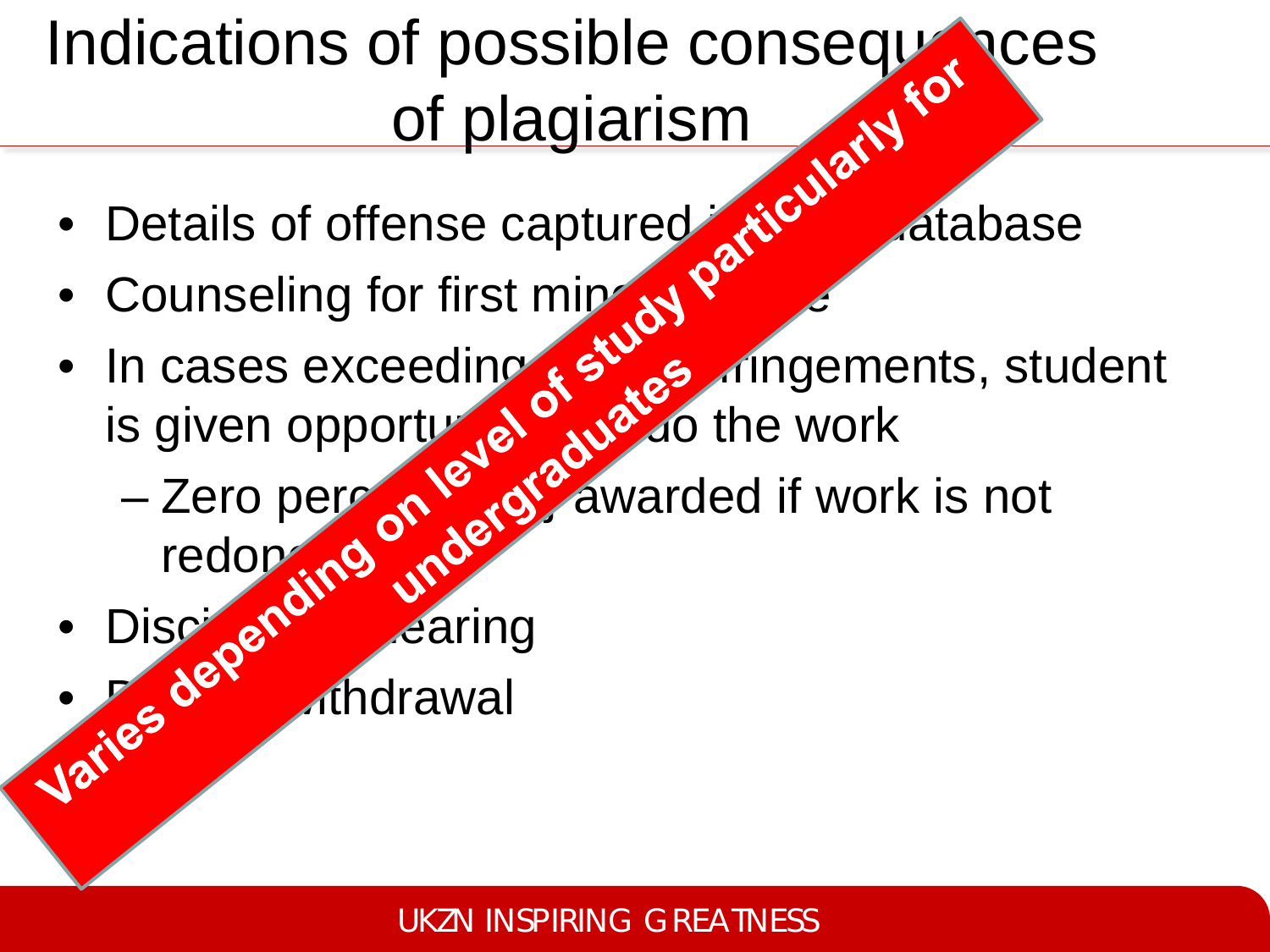# Turnitin as a deterrent

Batane, T. (2010). Turning to Turnitin to Fight Plagiarism among University Students. *Educational Technology & Society*, *13*   $(2), 1 - 12.$ 

#### **Turning to Turnitin to Fight Plagiarism among University Students**

### **Tshepo Batane**

Department of Educational Technology, University of Botswana, P. O. Box 70014, Gaborone, Botswana // batane@mopipi.ub.bw // Tel. +267 355 2785

### **ABSTRACT**

This paper reports on a pilot project of the Turnitin plagiarism detection software, which was implemented to determine the impact of the software on the level of plagiarism among University of Botswana (UB) students. Students' assignments were first submitted to the software without their knowledge so as to gauge their level of plagiarism. **The results recorded the average level of plagiarism among UB students to be 20.5%.**The software was then introduced to the students and they were warned that their second assignments would be checked through the software. **The results showed a 4.3% decrease in the level of plagiarism among students**. A survey was conducted to find out the reasons why students plagiarise and also get the participants' views on the use of the software to fight plagiarism. To win the fight against plagiarism, the paper recommends that the university adopt a more comprehensive approach in dealing with the problems that addresses, among other things, the fundamental reason why students plagiarise. **Keywords**

Turnitin, Plagiarism, Assignments, Social Cognitive Theory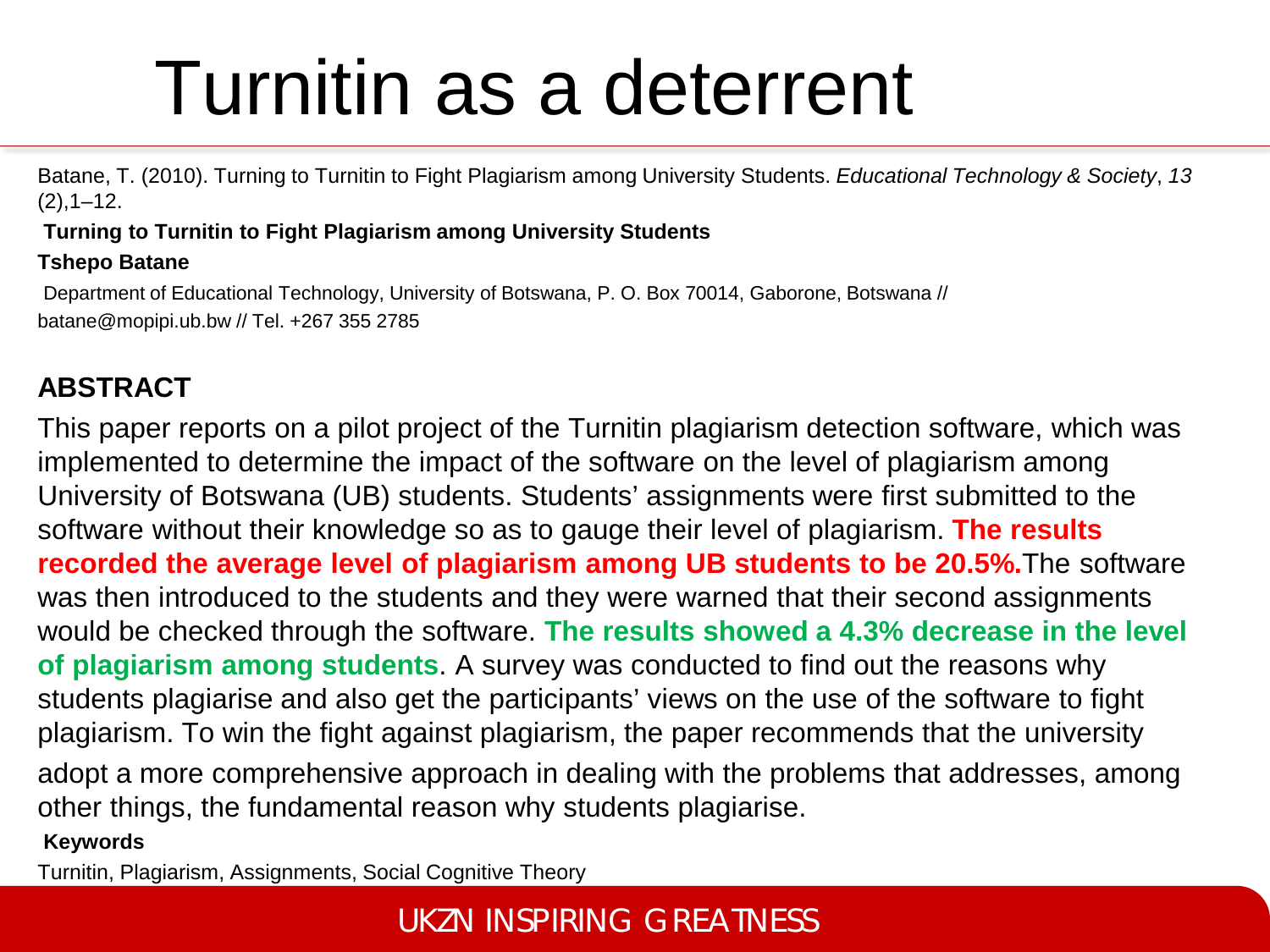# Limitations of Turnitin

- Cannot detect cleverly paraphrased passages
- Ineffective for detecting works that have been written by another student, person or a ghost writer unless more than one student submits the paper
- Can confuse references
	- One lecturer found that 64% plagiarism was reduced to 2 % after checking all references properly cited
- Compromises the instructor's own grading criteria as quite often mindset changes after applying turnitin to an **There are programs that interfere with the efficiency of Turnitin**

Eg. Using macros function in Microsoft Word including an 'a~" in a write up and submitting it with the macros enabled automatically makes the "a~' a proper a and Turnitin will accept the paper as original